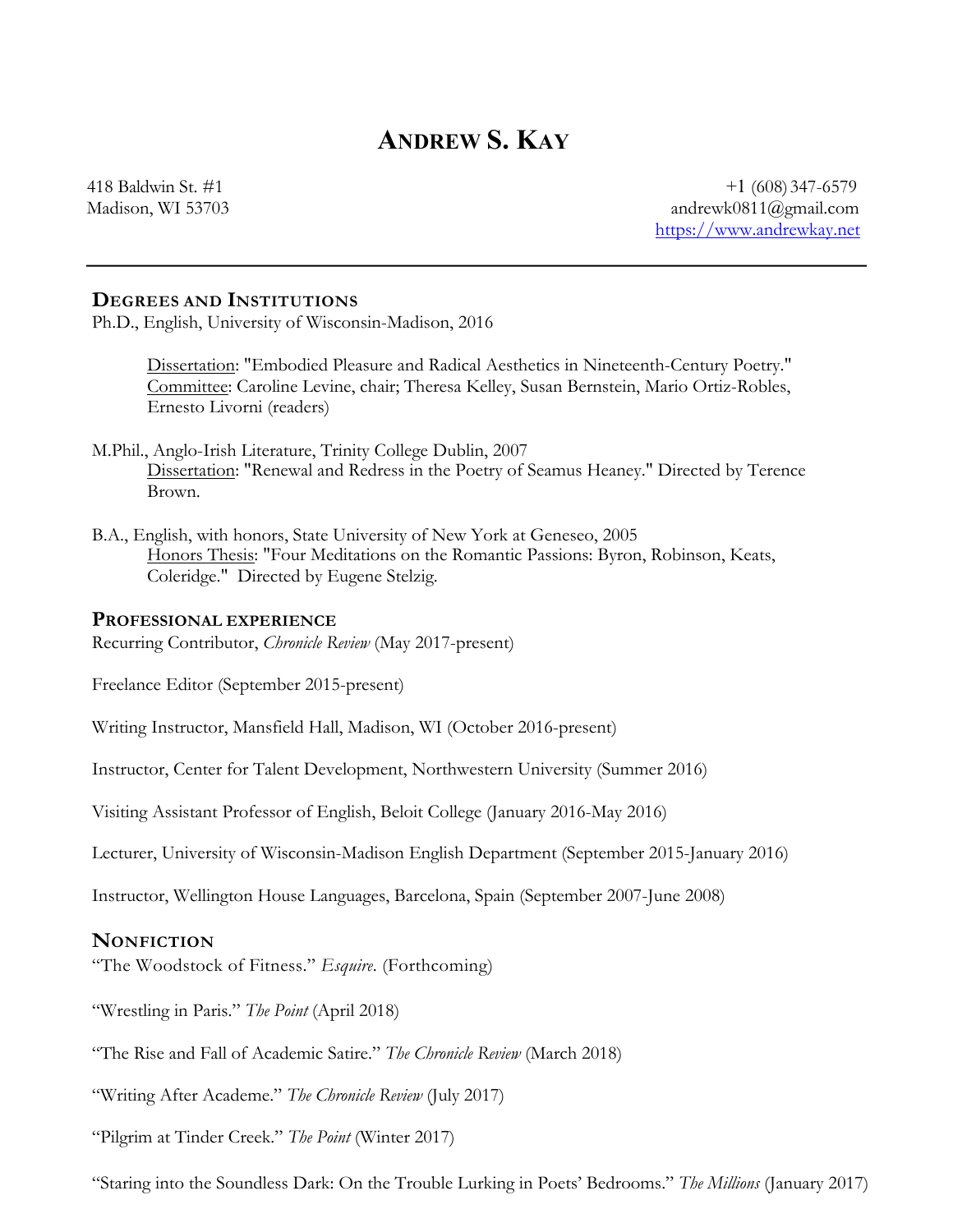"Conspiring with the Dead: On the Power of Reading Poetry Aloud." *The Millions* (October 2015).

## **PEER-REVIEWED ARTICLES**

"Conspiring with Keats: Toward a Poetics of Breathing." *European Romantic Review* (August 2016)

"Swinburne, Impressionistic Formalism, and the Afterlife of Victorian Poetic Theory." *Victorian Poetry* 51.3 (Fall 2013).

## **HONORS AND AWARDS**

Chancellor's Dissertator Fellowship, UW-Madison English Department, Fall 2013

Mellon-Wisconsin Summer Fellowship, 2013

Early Dissertator Fellowship, UW-Madison English Department, 2012

First Prize, Chair's PhD Essay Competition, UW-Madison, 2010

Award for Outstanding Instruction in a Residence Hall, UW-Madison, Spring 2010

## **TEACHING EXPERIENCE**

#### Visiting Assistant Professor (Beloit College)

There and Back Again: Quests and Dream Visions in Medieval Literature (Spring 2016)

#### Lecturer (UW-Madison)

Poetic Thinking: Lyric Snapshots, Narrative Trajectories (Fall 2015)

Instructor (Center for Talent Development, Northwestern University)

Bad Boys and Bad Girls of Western Art (Summer 2016)

## Teaching Assistant (each at UW-Madison)

Critical Thinking and Expression, with Dr. Michelle Solberg (Spring 2015)

World Literature and Culture after 1750: Inventing the Human, with Prof. Mario Ortiz-Robles (Fall 2014)

The Later Works of Shakespeare, with Prof. Karen Britland (Spring 2013)

Introduction to Modern Literature, with Prof. David Zimmerman (Fall 2012)

Modern Anglophone Autobiography, with Prof. Daniel Cook (Fall 2011)

American Literature, with Prof. Jeffrey Steele (Spring 2011)

British and Anglophone Literature 1750-present, with Dr. Colin Gillis (Fall 2010 and Spring 2009)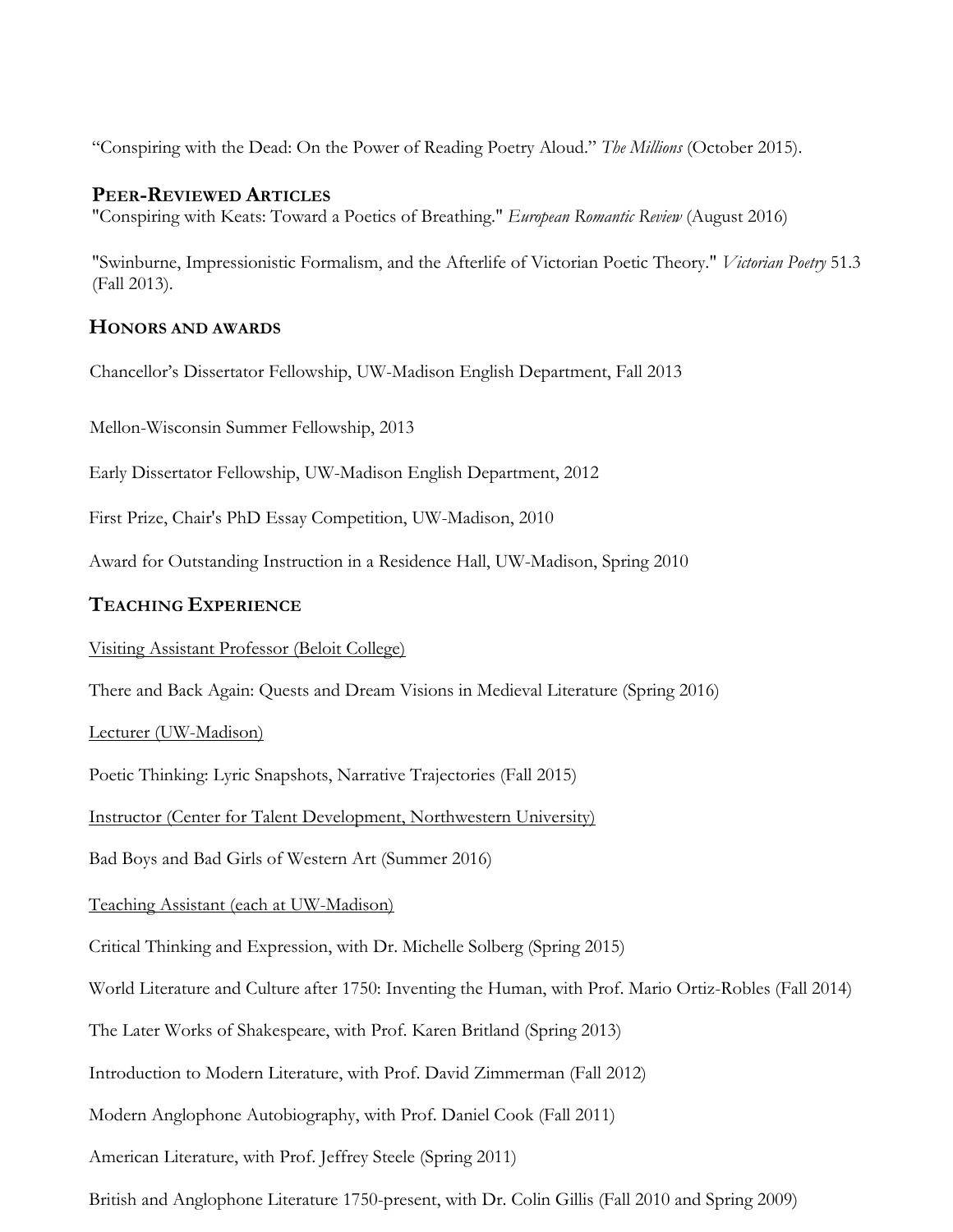Shakespearean Drama, with Prof. Karen Britland (Fall 2008)

#### Instructor of Record

College Composition (UW-Madison, Spring 2012, Spring 2010, Fall 2009)

## **CONFERENCE PAPERS**

"Pleasure, Nineteenth-Century Poetry, and the Case for a New Hedonism." Plenary Address at UW-Madison Conference in Language and Literature, February 27, 2015.

"Keats's Death-Centered Poetics and the Allegory of Reading." International Conference for Romanticism, Rochester, Michigan, September 26-29, 2013.

"Robert Browning's Venice and the Physiology of Music." North American Victorian Studies Association Conference, Venice, Italy, June 3-6, 2013.

"Reclaiming Aesthetic Pleasure." Graduate Student Respondent on Faculty Closing Forum at UW-Madison Conference in Language and Literature, March 2013.

"The Radical Aesthetics of Nineteenth-Century Laboring Poets." South Atlantic Modern Language Association Conference, Duke University, November 9-12, 2012.

"Radicalism, Corporeality, and the Unruly Pleasures of Victorian Laboring-Class Poetry." North American Victorian Studies Association Conference, UW-Madison, September 27-30, 2012.

"Hart Crane's Last Poem and the Mending of the Broken World." UW-Madison Conference in Language and Literature, March 4-6, 2010.

"'Cosmonauts of Inner Space': Burroughs, Foucault, and the Prison-House of Language." UW-Madison Conference in Language and Literature, February 28-March 1, 2009.

## **INVITED TALKS**

Plenary speaker at UW-Madison Conference in Language and Literature, February 20, 2015. Title of talk: "Pleasure, Nineteenth-Century Poets, and the Case for a New Hedonism."

## **LECTURES**

"Madness, Confession, and American Poetry in the 1950s," UW-Madison, December 2011

"Robert Browning." UW-Madison, October 2010

"Philip Larkin." UW-Madison, April 2009

"All About Iago." UW-Madison, November 2008

## **DEPARTMENTAL SERVICE**

Co-Creator, with Nathan Jandl, of "Game of Tomes," the Official Video of the UW-Madison English Department Website

Founder and Coordinator of the Nineteenth-Century Poetry Reading Group, UW-Madison English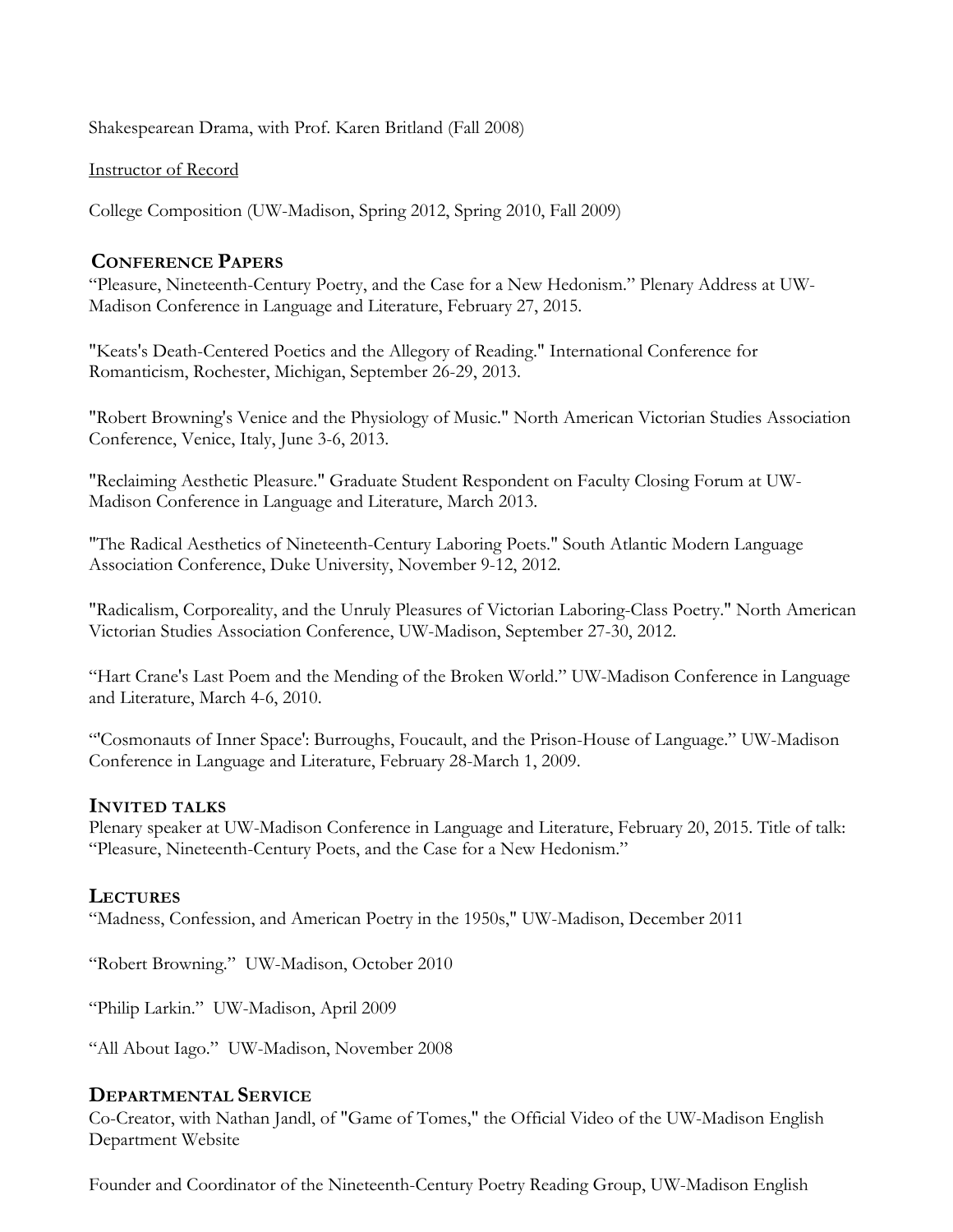Department